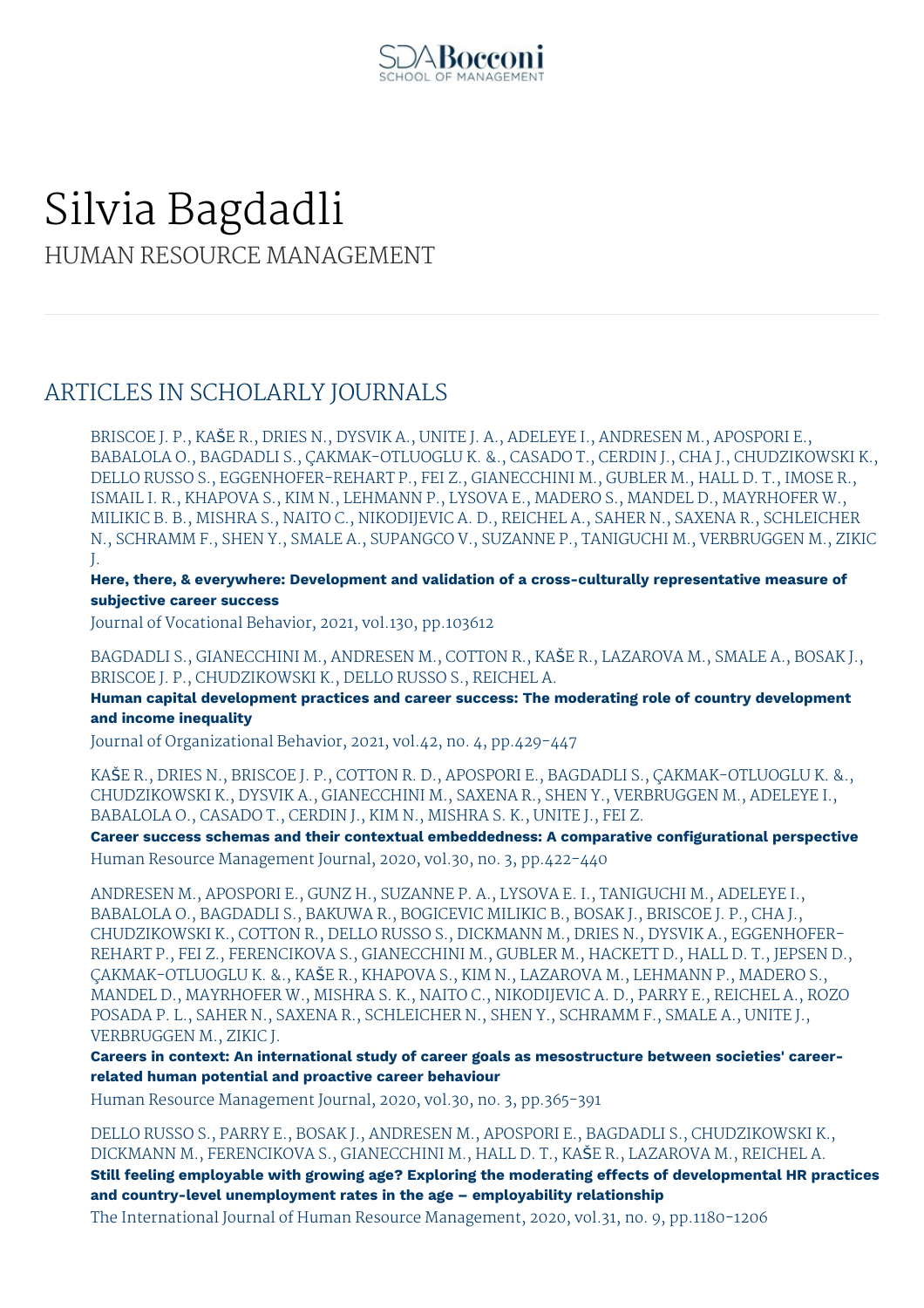#### BAGDADLI S., GIANECCHINI M.

**Organizational career management practices and objective career success: A systematic review and framework**

Human Resource Management Review, 2019, vol.29, no. 3, pp.353-370

BAGDADLI S., GIANECCHINI M.

**Fare carriera in Italia: vecchi percorsi, nuove tensioni**

Economia & Management, 2019, no. 3, pp.47-52

SMALE A., BAGDADLI S., COTTON R., DELLO RUSSO S., DICKMANN M., DYSVIK A., GIANECCHINI M., KAŠE R., LAZAROVA M., REICHEL A., ROZO P., VERBRUGGEN M.

**Proactive career behaviors and subjective career success: The moderating role of national culture** Journal of Organizational Behavior, 2019, vol.40, no. 1, pp.105-122

KAŠE R., BAGDADLI S., DRIES N., BRISCOE J. P., COTTON R. D., APOSPORI E., ÇAKMAK-OTLUOGLU K. &., CHUDZIKOWSKI K., DYSVIK A., GIANECCHINI M., SAXENA R., SHEN Y., VERBRUGGEN M., ADELEYE I., BABALOLA O., CASADO T., CERDIN J., KIM N., MISHRA S. K., UNITE J., FEI Z.

**Career success schemas and their contextual embeddedness: A comparative configurational perspective** Human Resource Management Journal, 2018

BAGDADLI S., DE STEFANO F., CAMUFFO A.

**The HR role in corporate social responsibility and sustainability: A boundary shifting literature review** Human Resource Management, 2018, vol.57, no. 2, pp.549-566

BAGDADLI S., ROBERSON Q., PAOLETTI F. **The mediating role of procedural justice in responses to promotion decisions** Journal of Business and Psychology, 2006, vol.21, no. 1, pp.485-504

BAGDADLI S., SOLARI L., USAI A., GRANDORI A.

**The emergence of career boundaries in unbounded industries: career odysseys in the Italian New Economy** The International Journal of Human Resource Management, 2003, vol.14, no. 5, pp.788-808

### CONTRIBUTION TO CHAPTERS, BOOKS OR RESEARCH MONOGRAPHS

BAGDADLI S., GIANECCHINI M.

**From global work experiences to global careers** in *The Routledge Companion to Career Studies* Hugh Gunz, Mila Lazarova, Wolfgang Mayrhofer (Eds),Routledge, pp.310-327, 2019

#### BAGDADLI S., GIANECCHINI M.

**HRM/organizational career management systems and practices** in *The Routledge Companion to Career Studies* Hugh Gunz, Mila Lazarova, Wolfgang Mayrhofer (Eds),Routledge, pp.365-381, 2019

#### BAGDADLI S.

**Motivazione** in *Organizzazione Aziendale* S.Salvemini(Ed), Egea, pp.161-178, 2017

#### BAGDADLI S.

**Motivazione al lavoro** in *Fondamenti di organizzazione aziendale. Volume test per gli studenti dell'a. a. 2015-2016* S. Salvemini(Ed), Egea, pp.97-114, 2016

DRIES N., COTTON R., BAGDADLI S., ZIEBELL DE OLIVEIRA M.

**HR Directors' Understanding of 'Talent': A Cross-Cultural Study** in *Global Talent Management. Challenges, strategies and opportunities* Al Ariss Akram (Eds),Springer, pp.15-28, 2014

BAGDADLI S. **Tra progettazione e flessibilità: Carriera e Sviluppo** in *HR Management* B. Manzoni, M. Raffaglio(Ed), Egea, pp.59-78, 2014